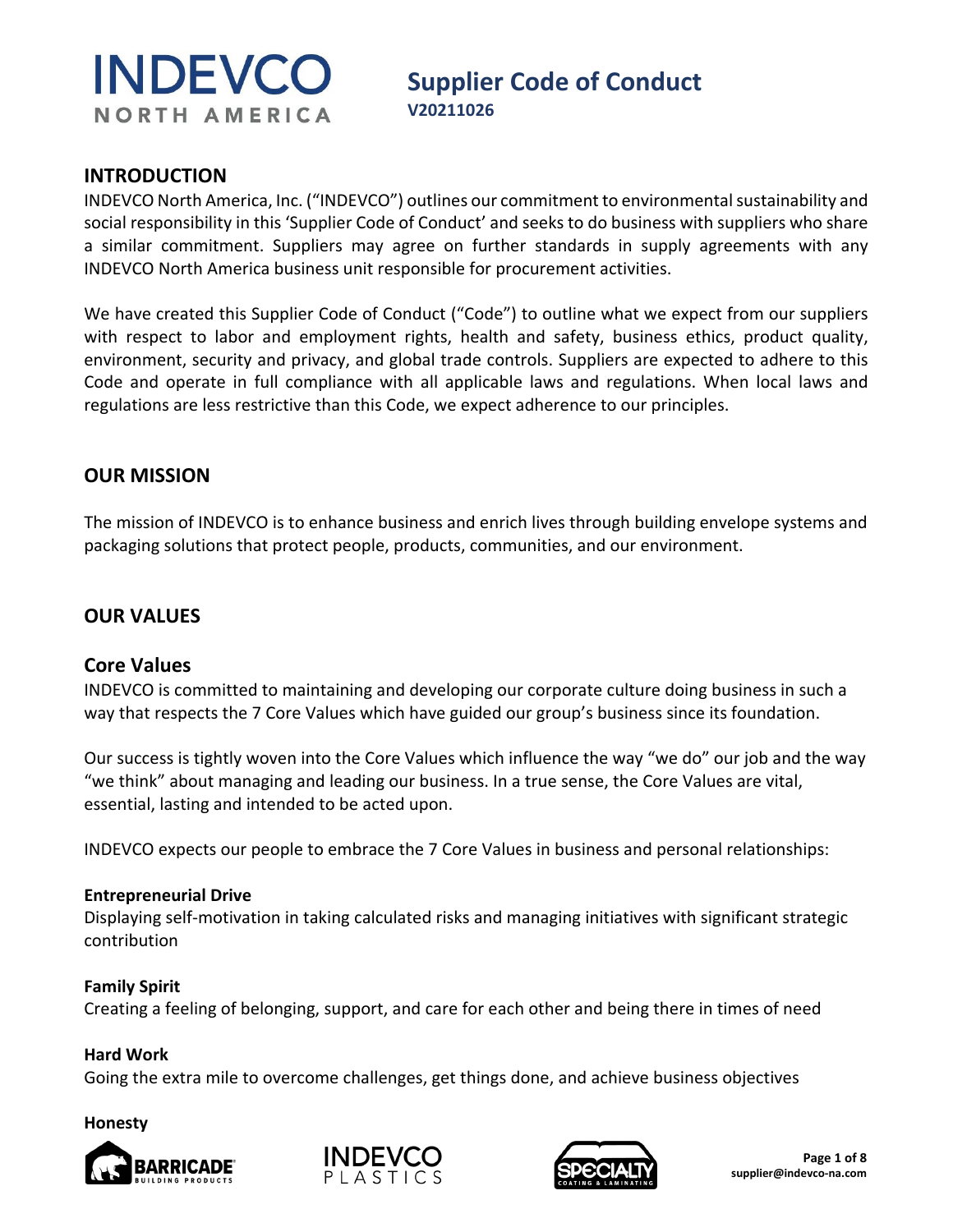Acting and interacting with integrity, transparency, and credibility with self and towards others

#### **Modesty**

Behaving and communicating with humility, sincerity, and respect towards others

#### **Precision**

Working to high standards of accuracy without losing sight of the big picture

#### **Servant Leadership**

Sacrificing self-interest for the good of the group and serving others equally

# **ETHICS & BUSINESS CONDUCT**

#### **Anti-Corruption & Bribery**

INDEVCO expects our suppliers to comply with anti-corruption and fair competition laws and regulations to prevent engaging in activities that could eliminate, diminish, or discourage competition.

Suppliers must not engage in illegal payments or corruption or tolerate the offer of gifts, favors or entertainment where they are intended — or appear intended — to obligate the receiver. Suppliers should not participate in extortion, fraud, larceny, bribery, or kickbacks. Suppliers should use every effort to legally understand and determine when dealing with a government official and when a payment may be legitimate rather than a bribe.

#### **Conflicts of Interest**

Suppliers must disclose to INDEVCO any potential conflict of interest, such as when one of their employees (or someone close to the employee) has a relationship with an INDEVCO employee who makes decisions that can affect the supplier's business — or when an INDEVCO employee has any kind of interest in the supplier's business.

INDEVCO Business Code of Conduct instructs our employees and members of the Company's Board of Directors to avoid conflicts of interest and any gifts and/or entertainment, when there is any chance that the purpose is to improperly influence the recipient; violate the Company's Code (available for review on our website); or violate the law. Suppliers should familiarize themselves with this policy and avoid contributing to a conflict of interest or the appearance of a conflict of interest or impropriety. Any involvement by a Supplier in any conflict may be grounds for a termination of the business relationship.

#### **Gifts & Entertainment**

Suppliers should never offer, promise, authorize, make, solicit or accept bribes, kickbacks or other improper payments, regardless of local practice or perceived customs. This is applicable to interactions with any persons in the private or public sector. Suppliers should not provide or receive extravagant meals, gifts, or entertainment. Values should be reasonable and modest and within acceptable limits appropriate to the business relationship and be made in a transparent manner. Suppliers must be especially aware of interactions with governance, including employees of state-owned enterprises that can present heightened risk. They must not facilitate payments to expedite or secure non-discretionary routine governmental processes.





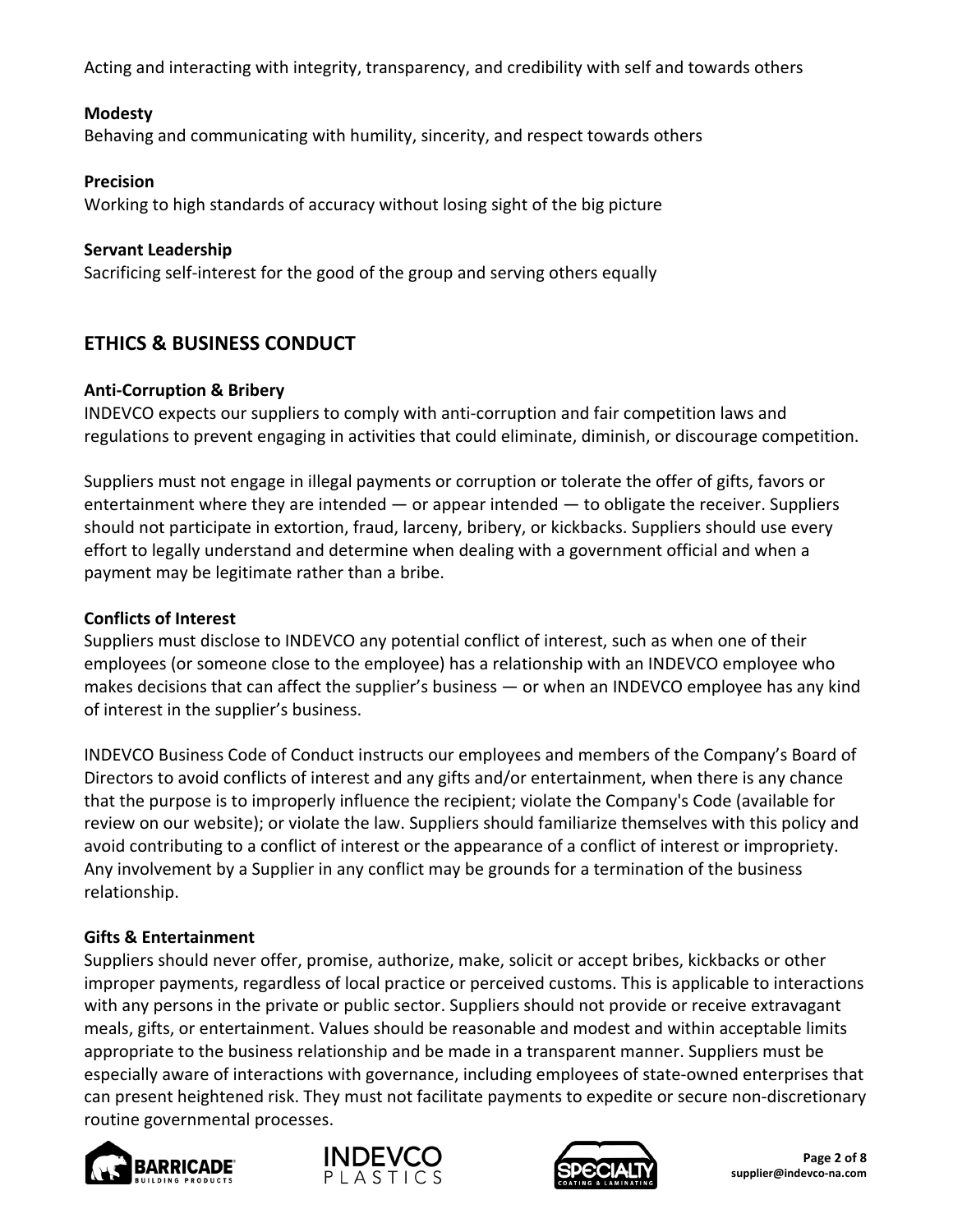Bribes or inappropriate, lavish or repeated gifts to INDEVCO employees are forbidden, regardless of local custom. Furthermore, suppliers must not offer entertainment or gifts to government officials  $$ or make direct or indirect political contributions — on INDEVCO's behalf.

#### **Antitrust, Sales Practices & Competitive Information**

Suppliers should not engage in transactions that violate antitrust or competition laws. Such transactions may include but not be limited to participating in cartels, price fixing, bid rigging or data sharing that could prejudice fair competition within the marketplace.

Suppliers should not violate antitrust and competition laws in the countries in which they operate. Suppliers must operate in fair competition and shall not engage in price discrimination or unfair trade practices that transgress federal or state law.

## **Social Responsibility**

Suppliers must operate in an ethical manner and consider the environment when making business decisions. Suppliers are encouraged to develop or adapt existing business practices to improve the employee work environment, the community, and society in general.

## **Inclusion & Diversity**

INDEVCO believes in a fair, respectful, inclusive and safe work environment, where diversity is valued and where unlawful discrimination, violence, bullying, and harassment of any form are not tolerated.

We believe in the power of diversity and are committed to actively creating an environment where each team member feels empowered to learn, grow, and maximize his/her personal contribution. Celebrating the similarities and differences that shape each of us encourages innovative thinking and drives the sustainable, competitive advantage that helps us grow and prosper for decades to come. We seek suppliers who are inclusive and ensure that their employees and other stakeholders are always treated with dignity and respect.

# **Accountability**

Suppliers shall adhere to terms and conditions discussed in this Code, including but not limited to decisions based on delivery time, warehousing services, shipping costs, etc. Suppliers are expected to take full responsibility when they breach agreements.

# **WORKPLACE, LABOR & EMPLOYMENT RIGHTS**

# **Prohibition on Child Labor**

Suppliers should not employ individuals under the age of 18 or below the legal minimum age of the country in which they operate, whichever is lower.

# **Human Trafficking and Forced Labor**

Suppliers shall not force, involuntarily imprison, or bond labor. Employment shall be freely chosen.





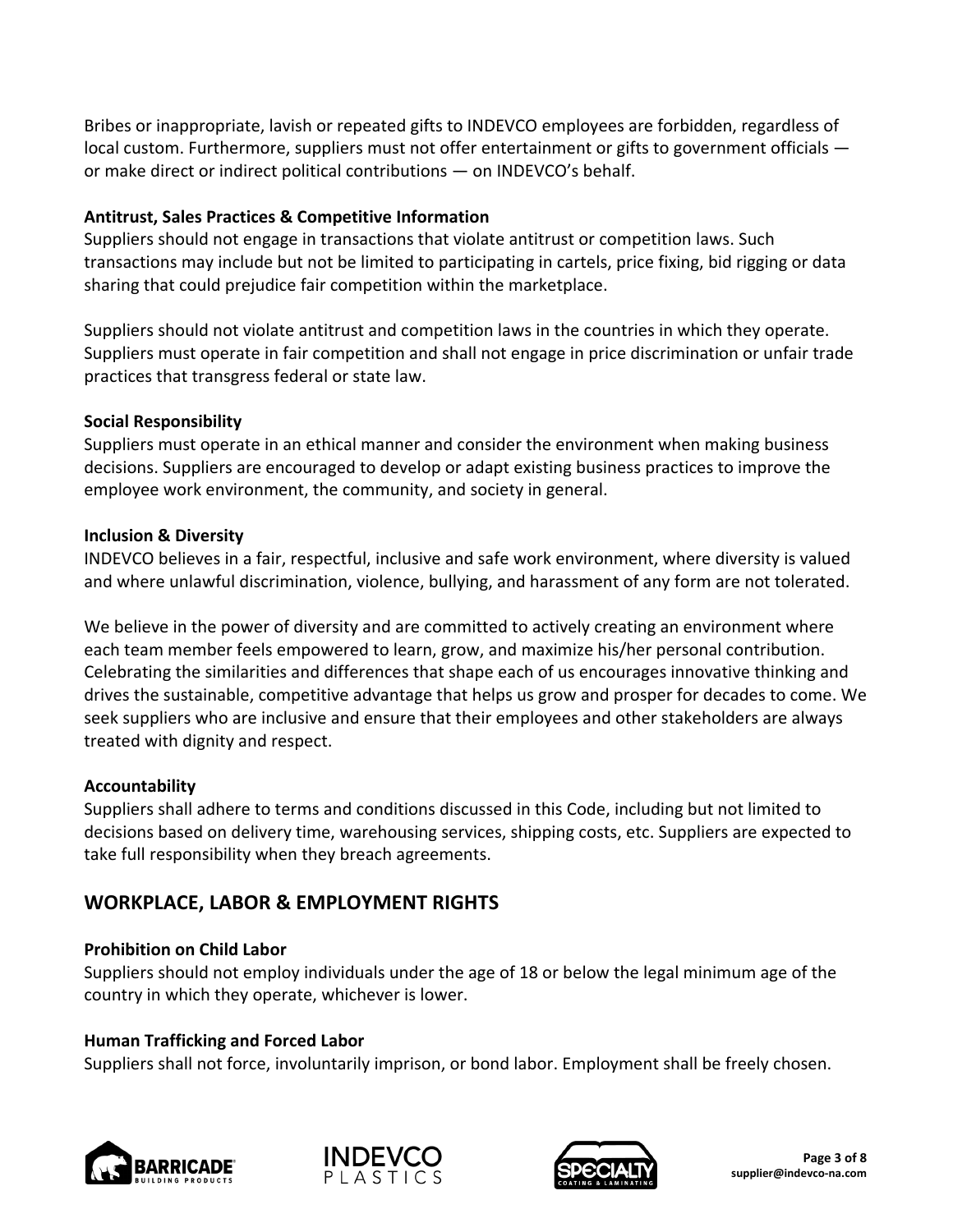Suppliers shall not use forced labor or employ workers procured through the use of human trafficking and must adhere to all laws and regulations designed to prevent such practices, including the [Trafficking Victims Protection Reauthorization Act of 2017](https://www.govinfo.gov/content/pkg/BILLS-115s1862enr/pdf/BILLS-115s1862enr.pdf) and other [US laws governing Trafficking in](https://www.state.gov/international-and-domestic-law/)  [Persons.](https://www.state.gov/international-and-domestic-law/)

## **Freedom of Association & Collective Bargaining**

Suppliers must ensure a work environment respective of an employee's legal right to associate freely with lawful associations, labor unions, or work councils and engage in collective bargaining. Suppliers must ensure not to discriminate, disadvantage, or retaliate against employees who choose to exercise these rights.

Suppliers shall honor employee rights to bargain collectively regarding terms and conditions of employment and refrain from violating collective bargaining rights within the country in which they operate.

## **Fair Wages & Benefits**

Suppliers must provide fair compensation and work benefits to employees meeting, at minimum, national legal requirements and/or industry benchmark standards. Wages and benefits shall effectively reflect the job description and employee scope of responsibility. All employees should be clearly informed of and agree with employment conditions prior to starting work.

Suppliers shall pay employees not less than the minimum wage as defined by local ordinances and provide at least the minimum level of benefits stipulated by local laws and regulations.

Employees must be paid for all hours worked and, if applicable, receive overtime compensation as legally required within the country and local jurisdiction in which the work is performed.

No employee shall receive deductions from wages unless he or she has consented to do so in writing and in accordance with local law.

#### **Non-Discrimination & Fair Treatment**

Suppliers shall not discriminate in hiring, compensation, access to training, promotion, termination or retirement based on race, social group, national origin, religion, age, disability, gender, marital status, sexual orientation, union membership or political affiliation.

Suppliers shall prohibit violations of human rights. Suppliers shall ensure all employees work in an environment free from physical and verbal abuse, harsh disciplinary actions, sexual harassment, discrimination, and all forms of intimidation.

# **HEALTH & SAFETY**

#### **Training & Equipment**

Employees must receive adequate health and safety training conducted annually as mandated by local law. Suppliers must provide employees and independent contractors with personal protective equipment that will guard them from exposure to hazardous substances. Suppliers must ensure that personal protective equipment meets specifications of local laws in the country in which they operate.







**Page 4 of 8 supplier@indevco-na.com**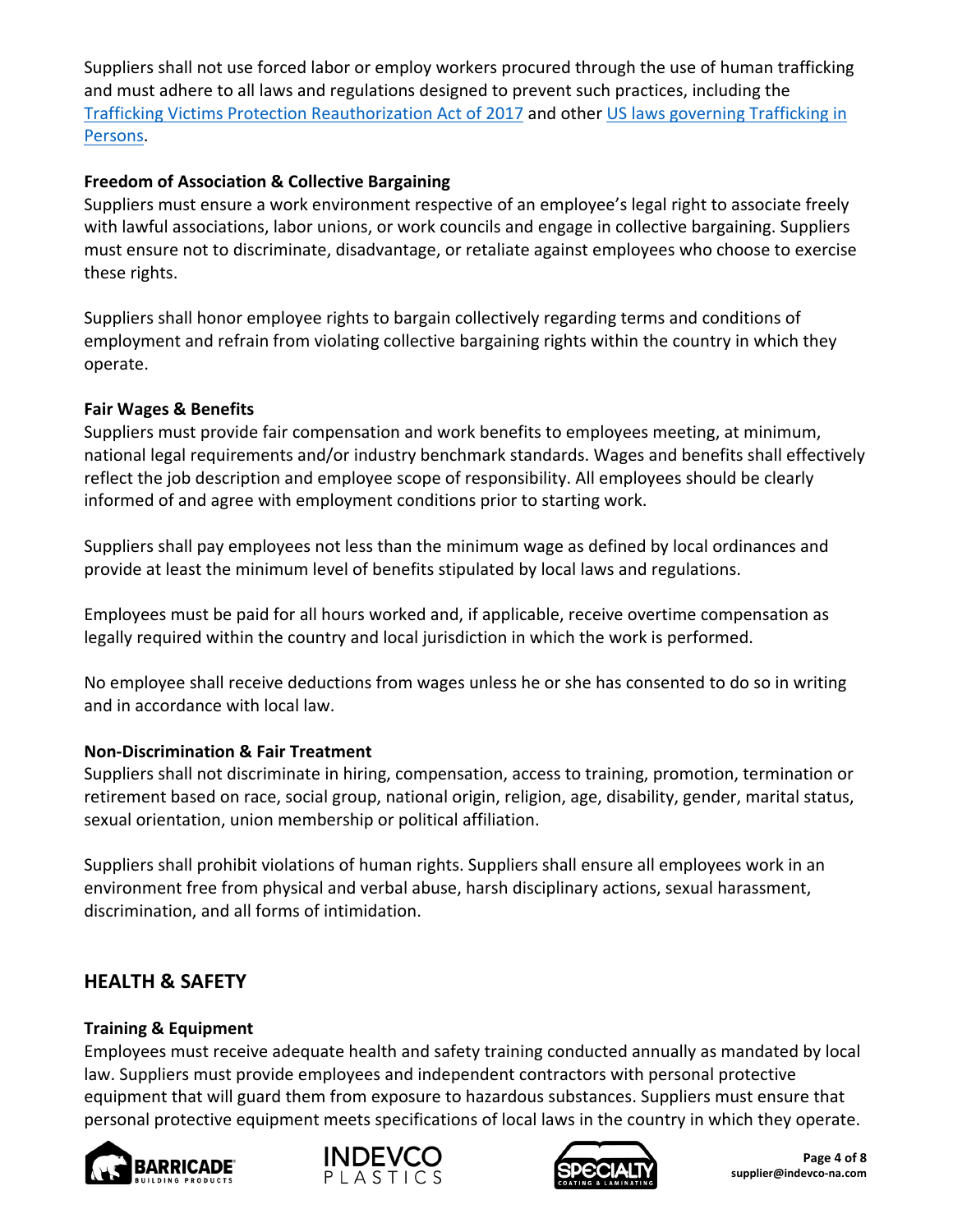## **Emergency Prevention & Response**

Suppliers must respond to and investigate reported safety-related incidents or complaints. Suppliers are expected to maintain incident and close call reporting documentation as required by regulation.

Suppliers need to identify potential emergency situations, implement preventative measures, and be prepared to execute emergency response plans.

#### **EHS Compliance & Management Systems**

Suppliers shall comply with all laws and regulations pertaining to environment, health and safety (EHS) practices. Suppliers should utilize EHS management systems in line with industry practices. EHS management systems and best practices may include, but not be limited to, preventive maintenance procedures, use of personal protective equipment, training and compliance self-assessments and audits. Suppliers should maintain all required permits and records relating to EHS practices within the country in which they operate and retain those records for the required duration of time. Compliance self-assessment or audits should be completed in line with industry best practices and audit records maintained for a minimum of three (3) years or the duration required by regulation, whichever is longer.

Suppliers should comply with all environmental laws and regulations and should have applicable environmental permits and registrations for the business sector in which they operate. Current permits and registrations should be made available to INDEVCO for inspection on request.

# **PRODUCT QUALITY**

#### **Product Quality & Continuous Improvement**

Supplier products and services should meet quality and safety standards required by applicable law, perform as promised for our intended purpose, and meet the quality requirements and specifications set forth by INDEVCO. Suppliers should produce and maintain a Quality Management System (QMS) and Product Safety Management System that are approved by a trustworthy third-party registrar. Suppliers should be able to deliver documentation of quality certificates upon request.

Suppliers are expected to remain competitive in the industry and should focus on continuous improvement efforts to enhance their business effectiveness. Efforts should involve increasing customer satisfaction through reduced cost, quicker response times, and improved product quality.

#### **Certifications**

Suppliers must acquire required environmental permits, approvals, registrations, and certifications. Suppliers must maintain requirements and keep these approvals up to date.

Suppliers should supply INDEVCO a Certificate of Conformance (COC) or Certificate of Analysis (COA) for each batch indicating conformance to specifications, as well as additional information and data, upon request.

# **Obligation to Report Concerns & Non-Conformities**





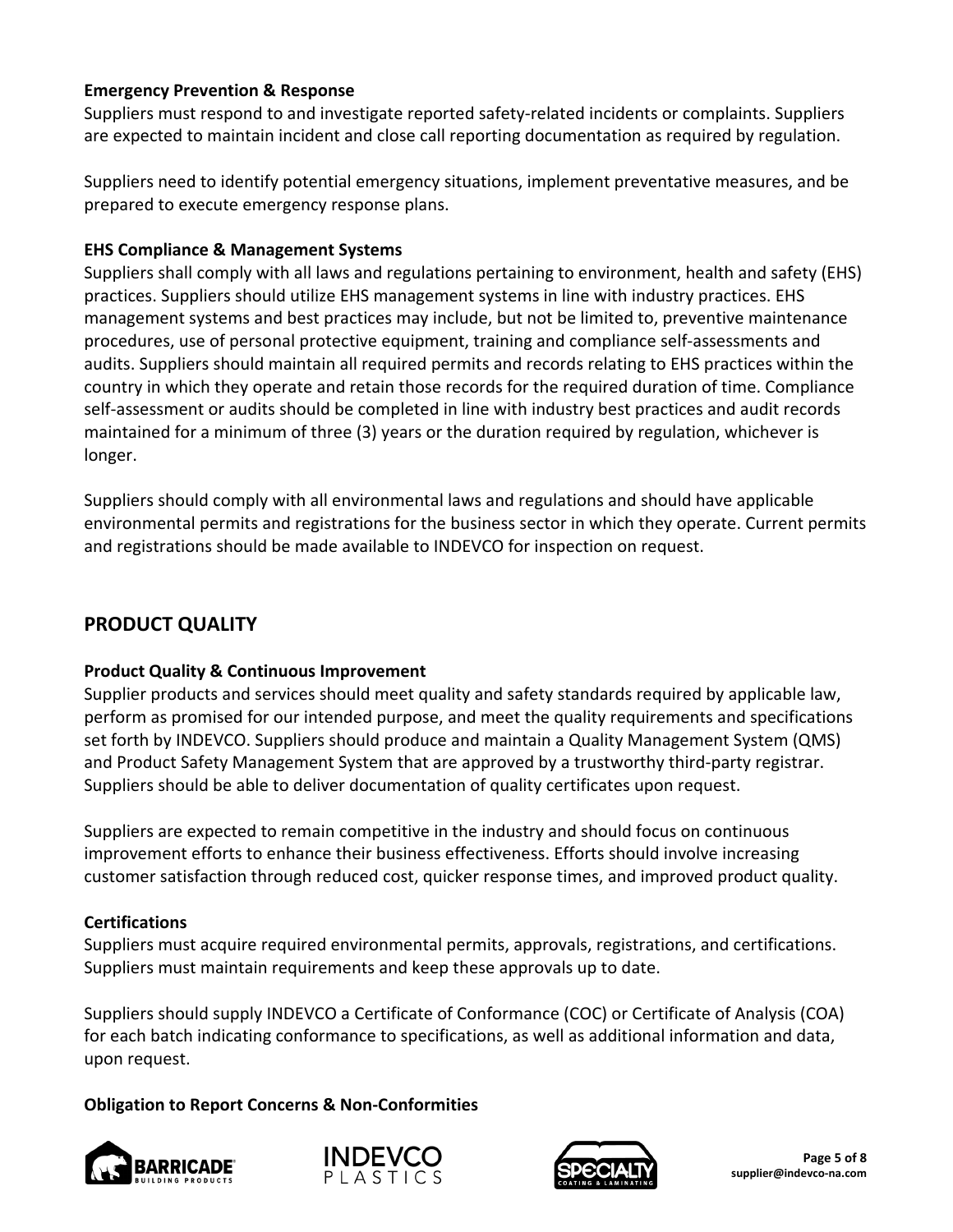Suppliers should report quality issues, concerns, or non-conformities that were supplied to INDEVCO in error, or if a latent issue, concern, or non-conformity was detected after the material was shipped. INDEVCO should be notified within 24 hours of compliant with a description of data needed to begin an investigation. Suppliers will further provide in writing the cause and corrective action for any confirmed product quality event within 10 business days; the final investigation and report must be provided within 30 business days.

## **Obligation to Communicate Changes**

Suppliers are obligated to communicate changes to their product, process, manufacturing location, and/or service with INDEVCO, including but not limited to specifications or any portion or component of the products; specifications or scope of the services; storage conditions; manufacturing processes, procedures, or equipment used to manufacture the products; raw materials; and location of manufacture or company ownership. The general guidelines are that minor changes require notification and major changes require prior approval, such notification or approval to occur at least 90 days prior.

## **Audits**

Suppliers should allow INDEVCO to conduct quality and compliance system audits at their facility. They should provide access to information pertaining to personnel, facilities, records, and control documents relevant to the supply of products and raw materials to INDEVCO.

# **ENVIRONMENT**

## **Sustainable Forestry**

Suppliers of paper and paperboard products should provide FSC, SFI, and/or or PEFC Chain of Custody and Fiber Sourcing certifications when requested.

#### **Wastewater & Solid Waste**

Suppliers must develop and implement a systematic approach to identify, manage, reduce, and responsibly dispose of recycled wastewater and non-hazardous solid waste. Suppliers shall monitor wastewater and solid waste generated from relevant operations, industrial processes, and sanitation facilities. Suppliers should seek to recycle and re-use waste, where possible, to improve production efficiency.

# **Pollution Prevention & Resource Reduction**

Suppliers are encouraged to track and analyze energy use and identify opportunities to increase efficiencies. Suppliers are encouraged to apply strategies to develop carbon footprint reduction strategies and to provide employees with recycling opportunities.

Suppliers should work to reduce the environmental impacts of their operations, including natural resource consumption, material sourcing, waste generation, wastewater discharges, and air emissions. Suppliers must prevent accidental releases of hazardous materials into the environment that would cause adverse environmental impacts on the local community.

# **SECURITY & PRIVACY**





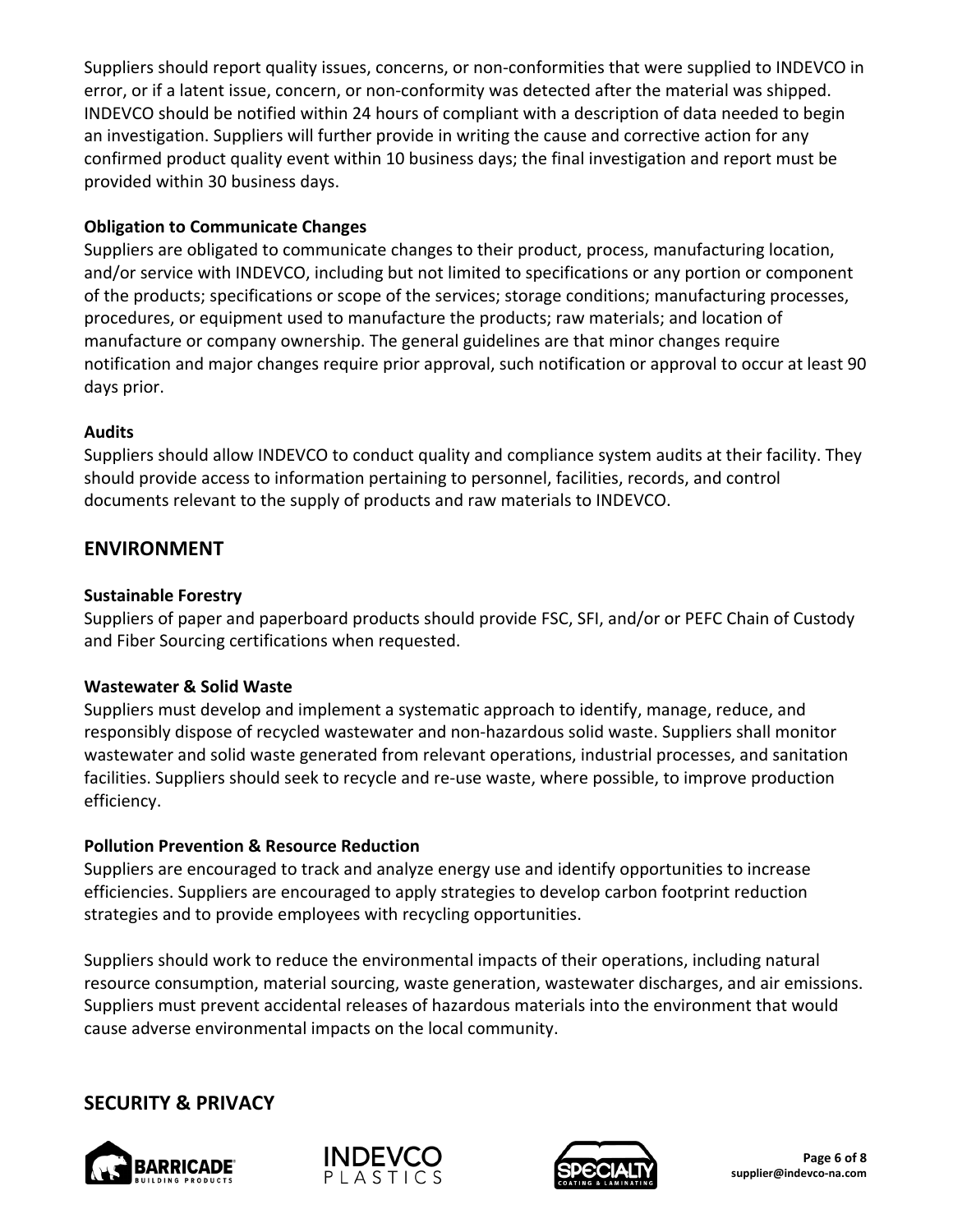#### **Intellectual Property**

Suppliers must protect intellectual property, trade secrets, and proprietary information of INDEVCO and member companies. They should also protect personally identifiable information that they keep for INDEVCO from unauthorized access, destruction, changes, use and disclosure.

Suppliers should respect intellectual property rights and should maintain controls to safeguard INDEVCO's name, logo, trademarks, confidential information, and other intellectual property against unauthorized use, modification, and damage.

#### **Data Privacy**

Suppliers should have an established information security system to protect INDEVCO's information – and the information of its customers – from being shared, changed, or destroyed.

Suppliers shall take appropriate steps to protect proprietary or confidential information, including employee information, customer data, intellectual property and trade secrets.

#### **Disclosure of Information**

Suppliers shall accurately record and disclose information regarding their business activities, company structure, financial situation, and business performance in accordance with prevailing industry practices and applicable laws and regulations.

# **GLOBAL TRADE AND COMPLIANCE**

#### **Export Controls**

Suppliers shall not directly or indirectly provide to INDEVCO any material or service from a country, person, or entity that is subject to US or other regional, unilateral, and multilateral regulations that restrict transactions with specific foreign entities, persons, or countries (often referred to as denied, debarred, and/or restricted parties). Examples of entities and persons include but are not limited to, terrorists, organizations that fund terrorists, and/or parties guilty of trade violations.

Countries that maintain consolidated lists of financial sanctions targets include the United States, the European Union, Canada, the United Kingdom, and Japan. In the United States, government organizations responsible for enforcing trade sanctions and embargoes include the US Department of the Treasury Office of Foreign Assets Control (OFAC), the US Customs and Border Protection, the US Commerce Department Bureau of Industry and Security (BIS), and the US Department of State.

Suppliers should implement due diligence compliance practices to screen their employees, customers, suppliers, agents, and other business associates, including all parties in each transaction such as banks, insurance companies, shipping lines, and freight forwarders to ensure compliance with applicable laws and regulations concerning embargoes and sanctions. Suppliers should be familiar with the [Customs-](https://www.dhs.gov/publication/customs-trade-partnership-against-terrorism-c-tpat)[Trade Partnership Against Terrorism \(C-TPAT\)](https://www.dhs.gov/publication/customs-trade-partnership-against-terrorism-c-tpat) requirements.

#### **Trade Regulations**

Suppliers must comply with the trade regulation laws of the country or legal subdivision within which they operate.